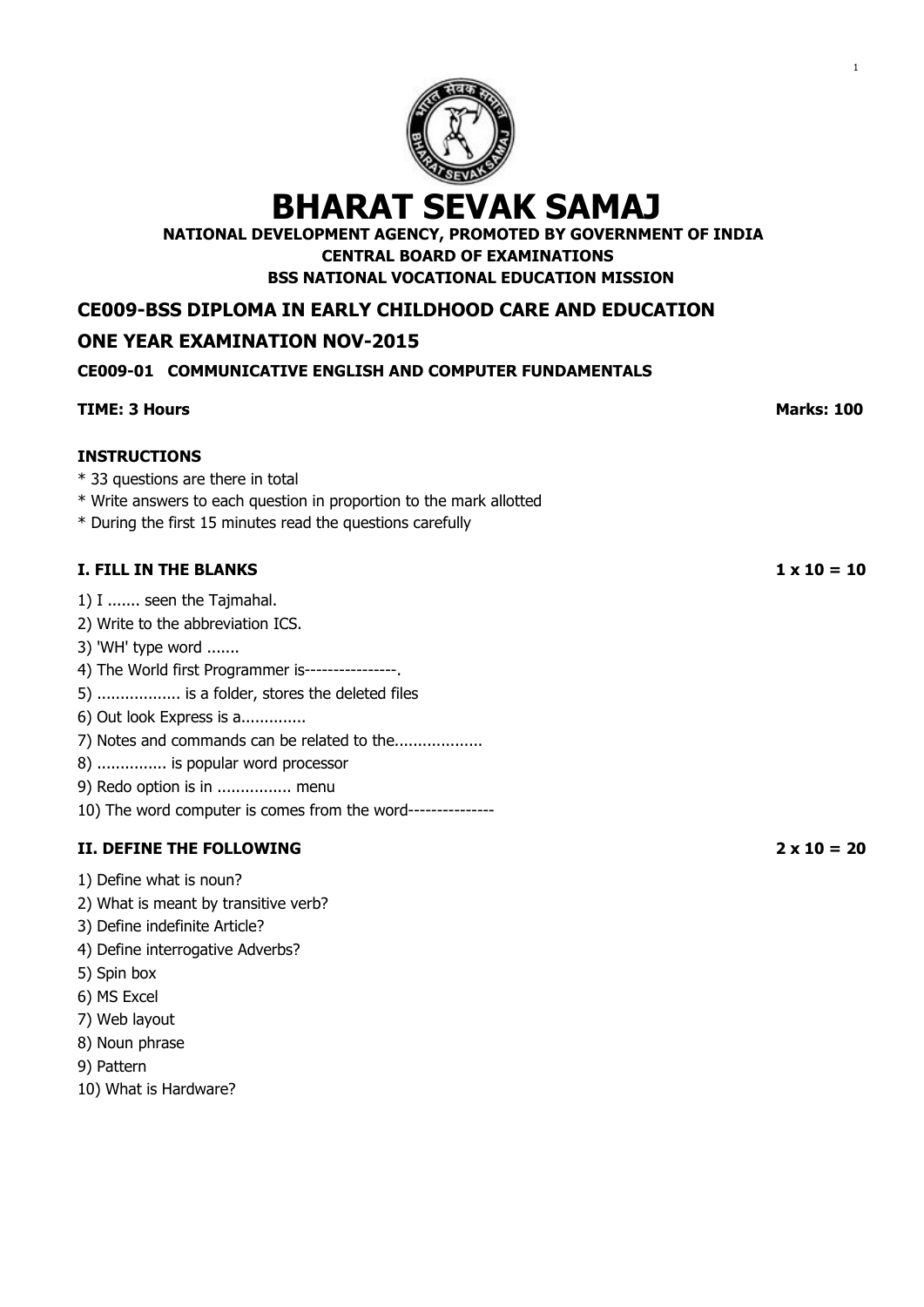- 1) Explain few sentences using "am, is, are"?
- 2) Explain few sentences using "may, among, before"?
- 3) Custom filter
- 4) Shift+functions of the keys
- 5) Title bar
- 6) Line Tool
- 7) Shutdown the computer
- 8) Substance abuse

- 1) Write about the conversation to two person?
- 2) Explain a computer and draw a block diagram
- 3) Explain structure of computer
- 4) Create a worksheet using fill command
- 5) Write briefly about generations of computer?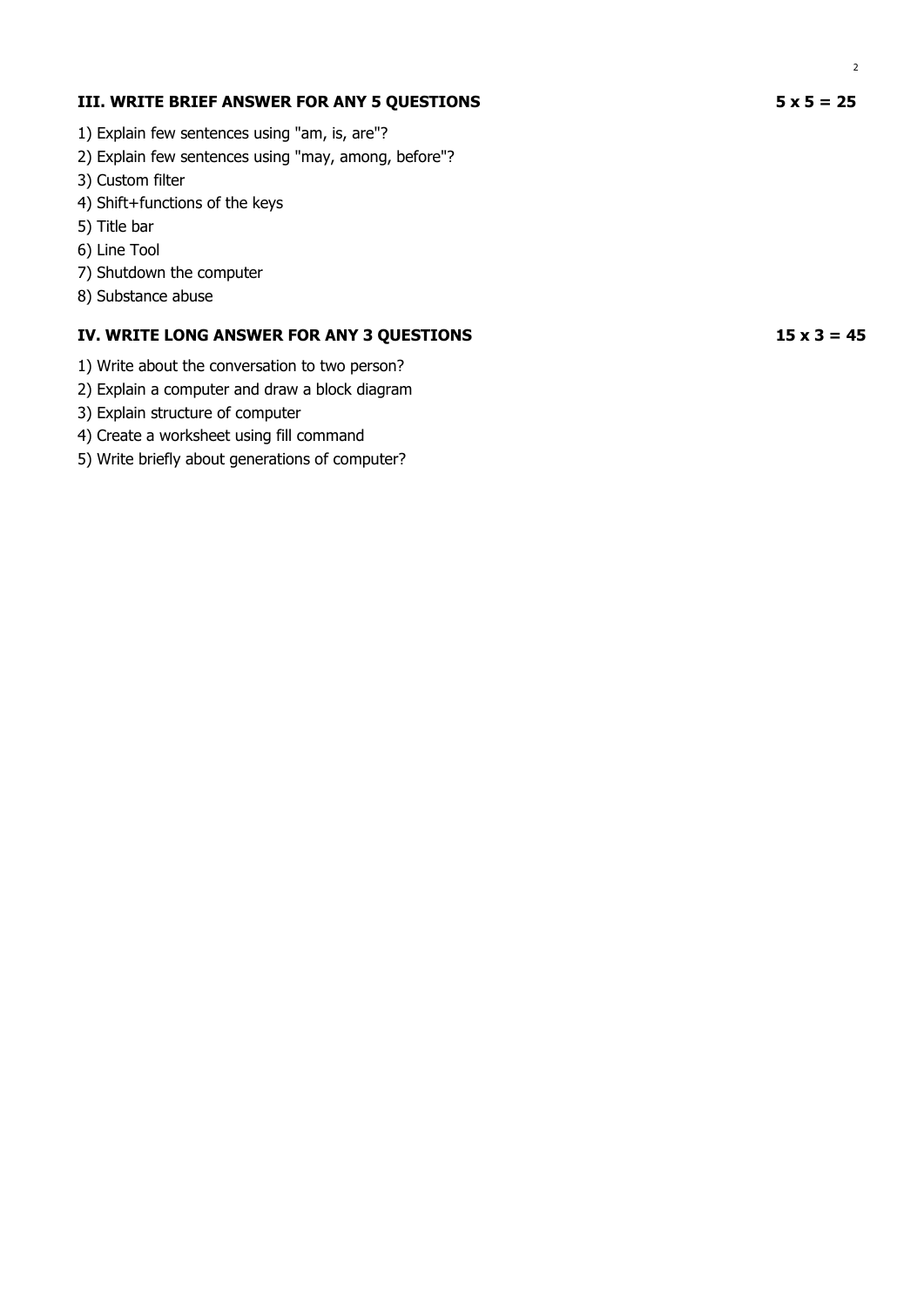

**NATIONAL DEVELOPMENT AGENCY, PROMOTED BY GOVERNMENT OF INDIA CENTRAL BOARD OF EXAMINATIONS**

**BSS NATIONAL VOCATIONAL EDUCATION MISSION**

**CE009-BSS DIPLOMA IN EARLY CHILDHOOD CARE AND EDUCATION**

# **ONE YEAR EXAMINATION NOV-2015**

## **CE009-02 UNDERSTANDING CHILD**

| <b>TIME: 3 Hours</b>                                                                                                                                                                                                                                                                                                                                                                                                          | <b>Marks: 100</b>  |
|-------------------------------------------------------------------------------------------------------------------------------------------------------------------------------------------------------------------------------------------------------------------------------------------------------------------------------------------------------------------------------------------------------------------------------|--------------------|
| <b>INSTRUCTIONS</b><br>* 33 questions are there in total<br>* Write answers to each question in proportion to the mark allotted<br>* During the first 15 minutes read the questions carefully                                                                                                                                                                                                                                 |                    |
| <b>I. FILL IN THE BLANKS</b>                                                                                                                                                                                                                                                                                                                                                                                                  | $1 \times 10 = 10$ |
| 1) Children who brought up in good environment will be good in ______ development<br>2) Curiosity is the key to __________ things<br>3) Before first year the sound raised by the babies are called<br>4) Psychology is derived from the words<br>5) Cephalo -Caudal sequence means development from<br>7) Do not  the child by passing remark.<br>8) The sperm and egg unite in the<br>10) The child should be free from all |                    |
| II. DEFINE THE FOLLOWING                                                                                                                                                                                                                                                                                                                                                                                                      | $2 \times 10 = 20$ |
| 1) Language development<br>2) Fear<br>3) Imitation<br>4) Fertilization<br>5) What is developmental Psychology?<br>6) What is Labour Psychology?<br>7) What is Cognitive development"<br>8) Write the stages of language development in 24 months.<br>9) What is stuttering on stammering?                                                                                                                                     |                    |

10) Write the uses of Intelligence test?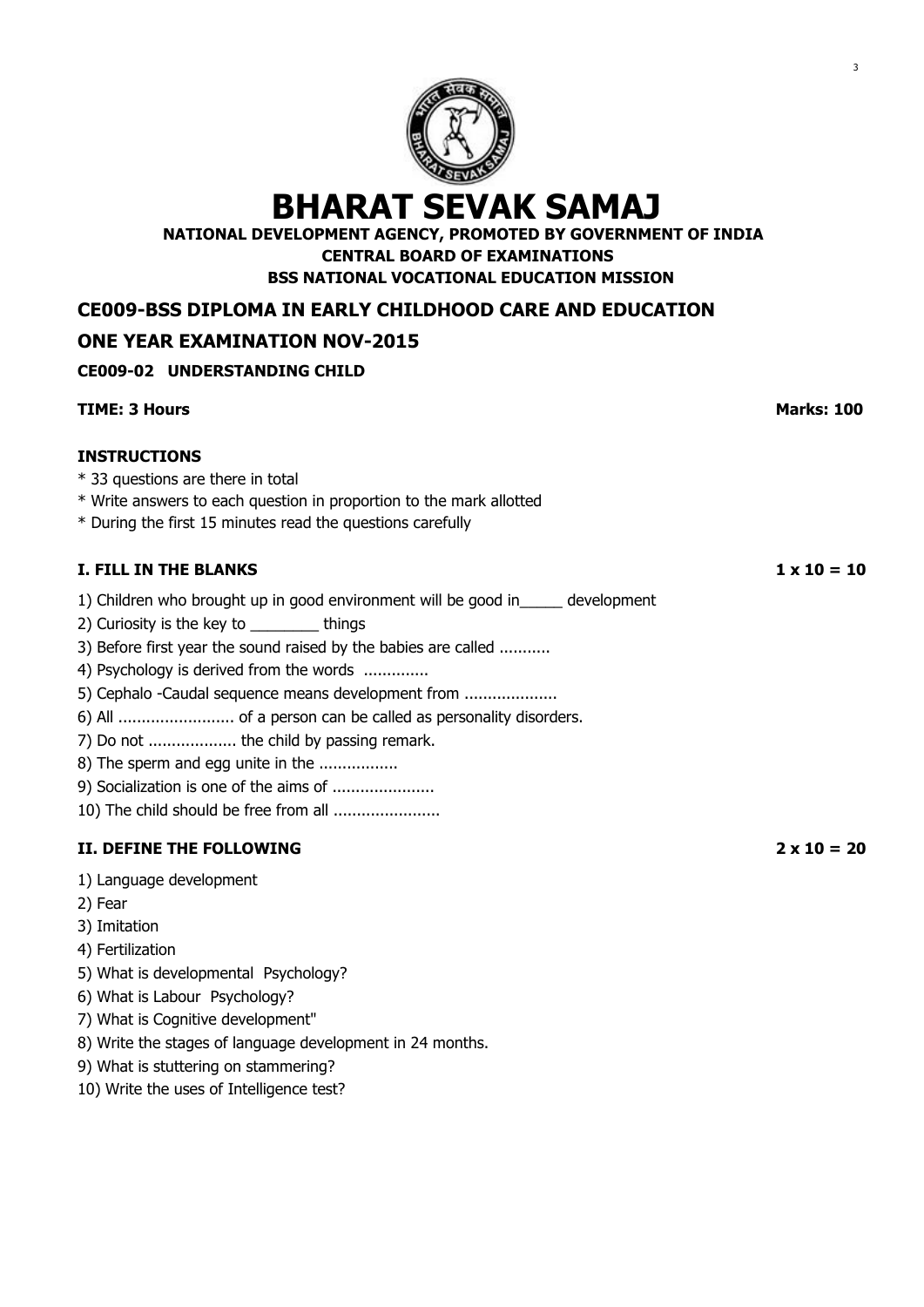- 1) Discuss socio-emotional development during childhood
- 2) Types of motivation
- 3) Growth and development
- 4) What is Counseling Psychology?
- 5) What is Personality ?
- 6) What is Individual differences?
- 7) How will you manage your time schedule at work?
- 8) What are contribution of the family to the Development of children.

- 1) Explain 'socialization '
- 2) What is Psychology and explain different types of Psychology?
- 3) What are Psychological and Mental changes of growth Development?
- 4) What are the principles of growth development?
- 5) Explain the principles of sense training.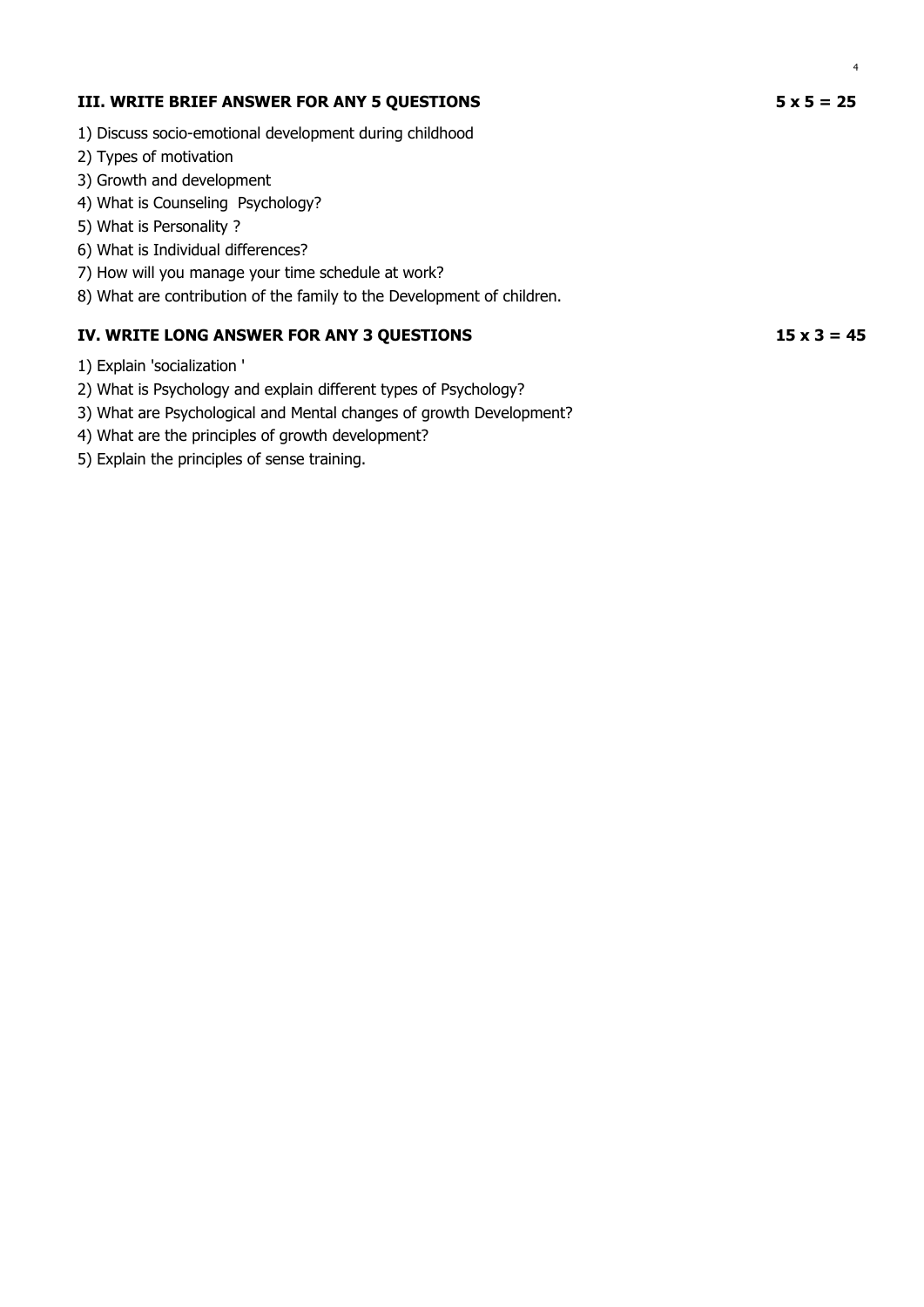

**NATIONAL DEVELOPMENT AGENCY, PROMOTED BY GOVERNMENT OF INDIA**

**CENTRAL BOARD OF EXAMINATIONS**

**BSS NATIONAL VOCATIONAL EDUCATION MISSION**

**CE009-BSS DIPLOMA IN EARLY CHILDHOOD CARE AND EDUCATION**

# **ONE YEAR EXAMINATION NOV-2015**

## **CE009-03 EARLY CHILDHOOD CARE AND EDUCATION PRINCIPLES AND PROCESSES**

# **TIME: 3 Hours Marks: 100 INSTRUCTIONS** \* 33 questions are there in total \* Write answers to each question in proportion to the mark allotted \* During the first 15 minutes read the questions carefully **I. FILL IN THE BLANKS 1 x 10 = 10** 1) According to Montessori education \_\_\_\_\_\_ period is important in growth of child. 2) Montessori education is based on 3) Pre-primary education is given to \_\_\_\_\_\_ age group children. 4) Creativity is the main theme of \_\_\_\_\_\_ education. 5) Children move their and when they are happy. 6) \_\_\_\_\_\_\_ and \_\_\_\_\_ plays vital role in the growth of children 7) Case study of a child is introduced by 8) Cognition is a process of \_\_\_\_\_\_\_\_\_ 9) Maturation is \_\_\_\_\_\_ and \_\_\_\_\_\_\_ development of children 10) Children who brought up in good environment will be good in\_\_\_\_\_ development **II. DEFINE THE FOLLOWING 2 x 10 = 20** 1) Integrated Child Development Services 2) Creches 3) Nursery schools 4) Creativity 5) Curiosity among children 6) Various developmental skills 7) Language development 8) Fear

- 9) Amusements of later childhood
- 10) Anger of children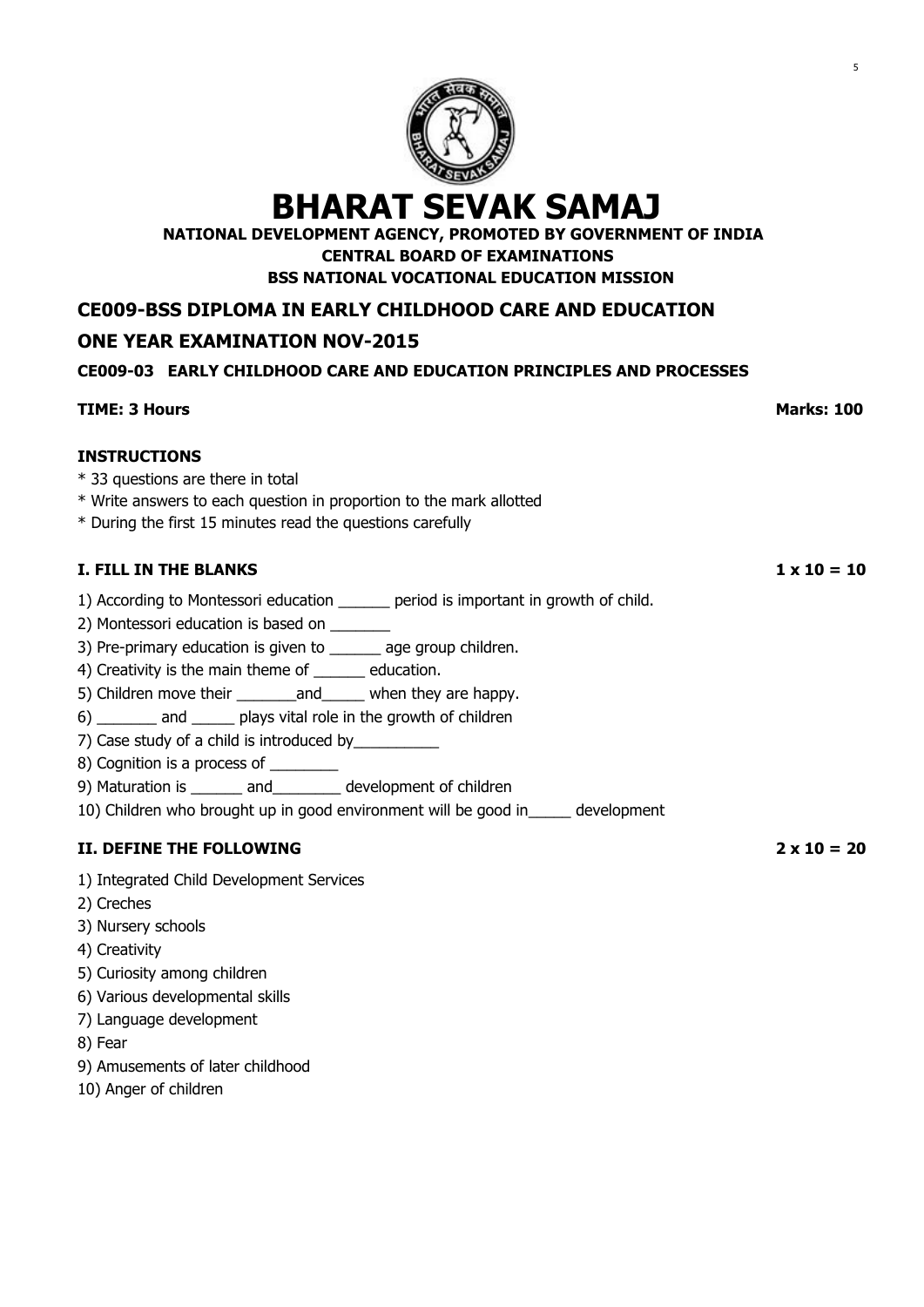- 1) Children learning of speaking.
- 2) Reasons for starting Pre-primary schools.
- 3) ECCE plan of India
- 4) Various steps of education management
- 5) Importance of ECCE
- 6) Explain Abnormal psychology
- 7) Explain the Growth and development
- 8) Expalin Parental care and preparation for parenthood

- 1) How should a story be told?
- 2) Give the need and importance of Pre Primary Education
- 3) Montessori schools and education methods.
- 4) British education method for children.
- 5) Froebel education method of creativity.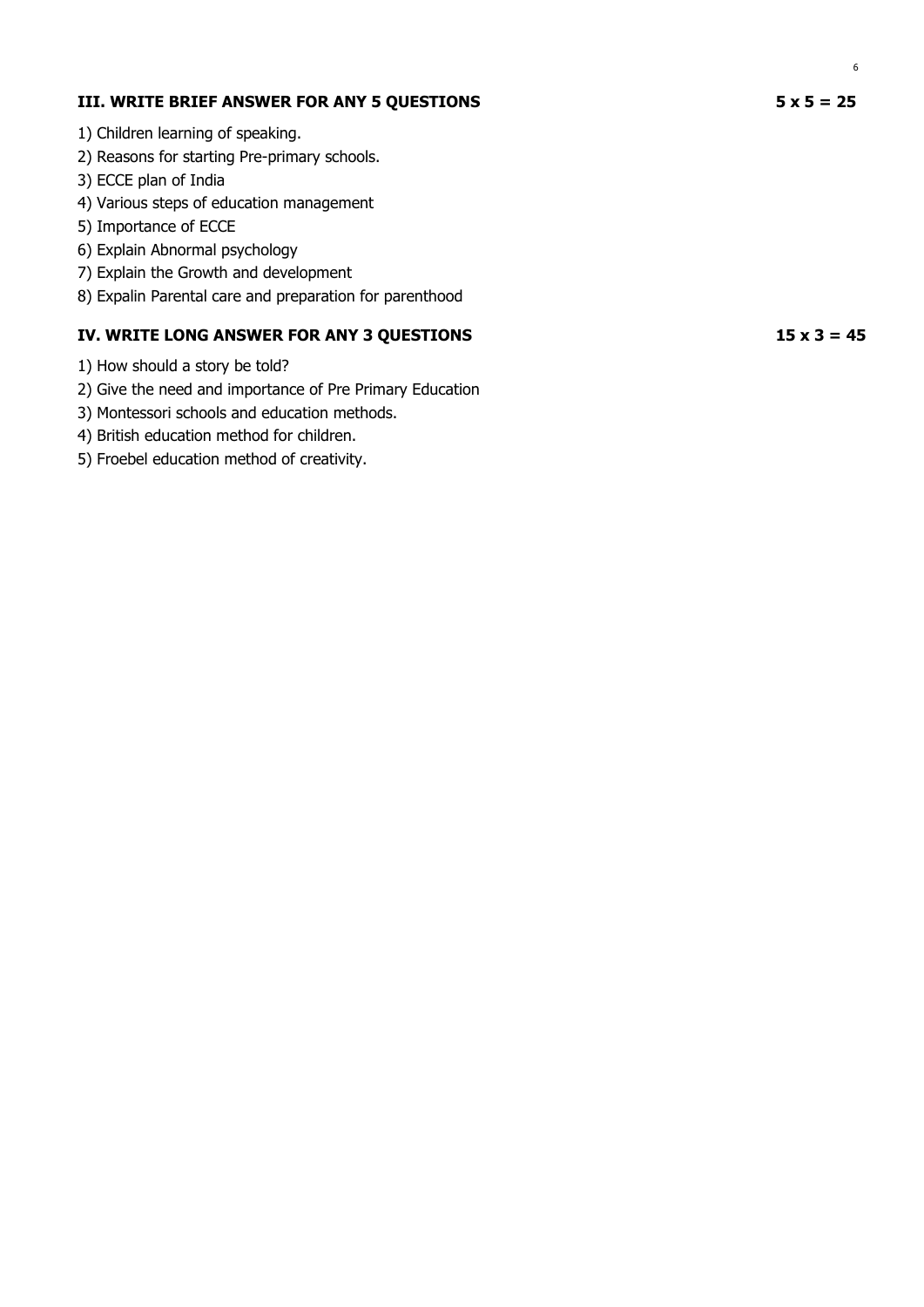

**NATIONAL DEVELOPMENT AGENCY, PROMOTED BY GOVERNMENT OF INDIA CENTRAL BOARD OF EXAMINATIONS**

**BSS NATIONAL VOCATIONAL EDUCATION MISSION**

**CE009-BSS DIPLOMA IN EARLY CHILDHOOD CARE AND EDUCATION**

# **ONE YEAR EXAMINATION NOV-2015**

# **CE009-04 ORGANIZING & MANAGING & EARLY CHILDHOOD CARE EDUCATION CENTRE**

## **TIME: 3 Hours Marks: 100**

**INSTRUCTIONS**

- \* 33 questions are there in total
- \* Write answers to each question in proportion to the mark allotted
- \* During the first 15 minutes read the questions carefully

## **I. FILL IN THE BLANKS 1 x 10 = 10**

- 1) \_\_\_\_\_\_\_\_\_\_ is the first step of digestion
- 2) Ther Teacher evaluates children in the development of .........
- 3) A Good .......... school obtains information about the home background of each child.
- 4) For effective and smooth functioning of schools ............... is needed
- 5) The school should have adequate .................. during the entire school day.
- 6) State of body and mind of child to state of body and mind of an adult is called ...................
- 7) Teacher should be familiar with the basics of ......................
- 8) The teacher should have opinion that every child in ........................ personality.
- 9) ..................... collected to be shown separately in red ink
- 10) Separate ................. to be maintained for each special fee fund.

# **II. DEFINE THE FOLLOWING 2 x 10 = 20**

- 1) Water pollution
- 2) Write about home visit.
- 3) Writing
- 4) The class room
- 5) Define suitable saying of Froebal
- 6) Write any three points against education
- 7) Writes 4 points contributions of Froebal in educational theory and principle
- 8) Define the following? Association, recall?
- 9) Write the scientific psychological and practical basis
- 10) write about the Fee receipts. 4 points